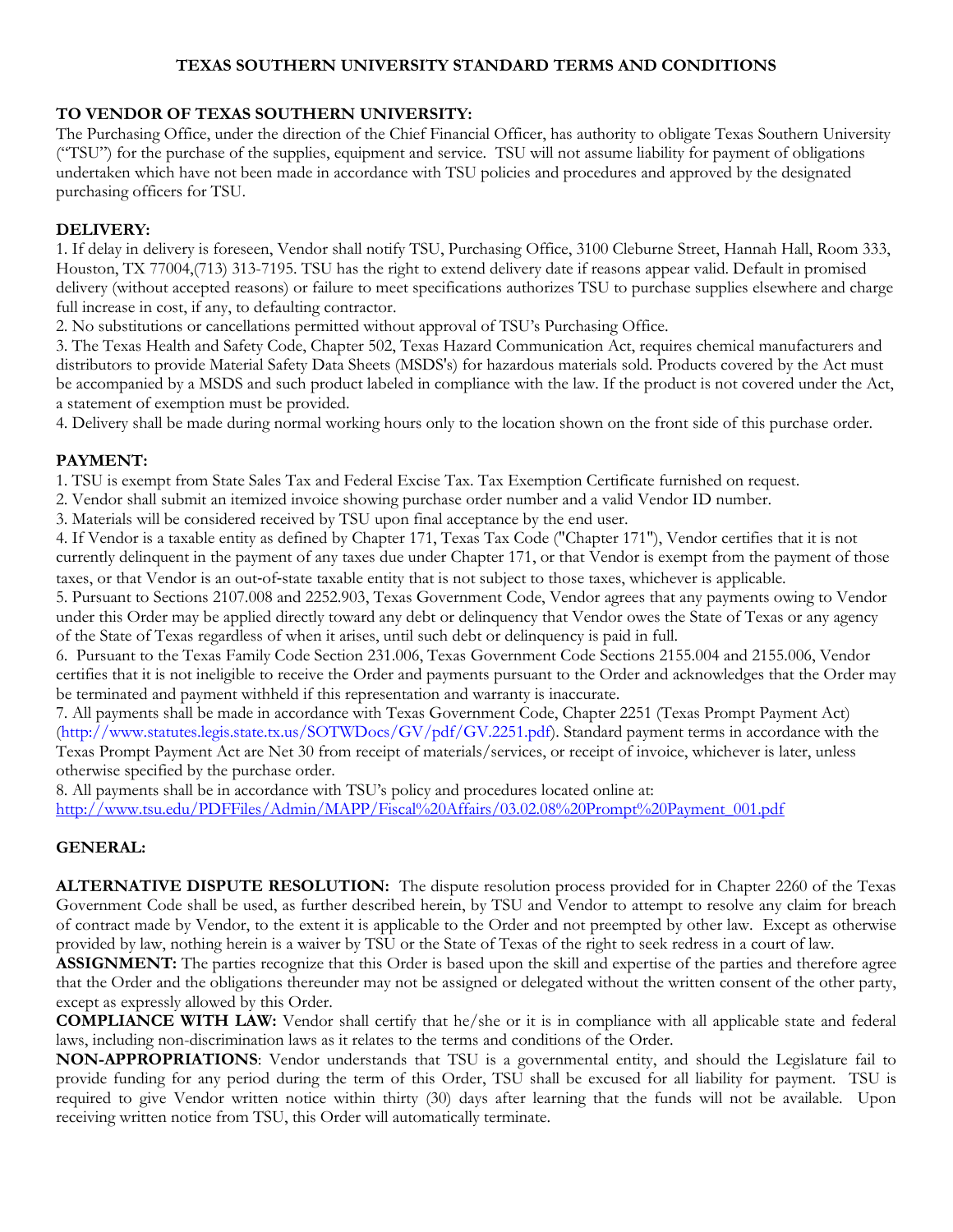**NOTICES:** Any notice given under this Order by either party to the other may be effected either by personal delivery in writing or by mail, registered or certified postage prepaid with return receipt requested. Mailed notices shall be addressed to the addresses of the parties as they appear in the contract. Notices delivered personally shall be deemed communicated at the time of actual receipt. Mailed notice shall be deemed communicated three (3) days after mailing.

**OFFICIALS NOT TO BENEFIT:** No trustee, officer, director, regent, employee, administrator and representative of TSU shall be admitted to any share or part of this Order or to any benefit that may arise therefrom.

**GOVERNING LAW/VENUE/STATUTE OF LIMITATIONS:** The validity of this Order and the interpretation of its terms and the applicable statute of limitations for any cause of action brought by or against TSU pursuant to the Order shall be governed by the laws of the State of Texas. Jurisdiction for any legal proceedings incident to this Order shall lie in Harris County, Texas.

**SUBCONTRACTS:** Any subcontracts and outside associates or consultants required by Vendor in connection with the services covered by this Order will be limited to such individuals or firms as were specifically identified and agreed to during negotiations. Vendor shall ensure that each subcontractor complies with all provisions of the Order. Vendor shall remain liable for the acts and omissions of such subcontractor(s) and the proper performance and delivery of the products and/or services set forth is the Order.

**TAX EXEMPTION:** TSU and Vendor agree that TSU will not be required to pay any taxes for which it can demonstrate an exemption.

**CONFIDENTIALITY:** Subject to the Texas Public Information Act and any similar legal requirements, neither Party shall disclose any confidential information obtained from the other Party without such Party's prior written approval.

**INTELLECTUAL PROPERTY:** Vendor represents that it has all intellectual property rights necessary to enter into and perform its obligations under the Order and shall indemnify, defend and hold harmless the State of Texas and TSU against any action, claim, liability, loss or expense related to such intellectual property rights and representations. Vendor will pay any damages attributable to such claim that are awarded against the State of Texas and/or TSU in a judgment or settlement.

**INDEMNIFICATION:** Vendor shall indemnify and hold harmless TSU, and each of its regents, officers, agents and employees from and against all claims, actions, suits, demands, proceedings, costs, damages and liabilities, including without limitation attorneys' fees and reasonable litigation costs, arising out of, connected with, or resulting from any acts or omissions of Vendor or any agent, employee, subcontractor, or supplier of Vendor in the execution or performance of this Order, to the extent the claim arises from negligence, willful act, breach of contract or violation of law.

**INSURANCE:** In the event Vendor, its employees, agents or subcontractors enter TSU property in the performance of this Order, Vendor shall maintain: (i) public liability and property damage insurance in the amount of \$100,000 per occurrence; (ii) Worker's Compensation coverage with statutory limits for the State of Texas, including Employers Liability coverage of \$500,000 per accident; (iii) Commercial Automobile Liability coverage of \$1,000,000 Combined Single Limit; (iv) for engineers and architects only: Professional Liability coverage of \$5,000,000 per occurrence; and (v) for builders only: Builder's Risk coverage in the amount of the construction cost, including protection against named windstorm and flood. All policies must contain a waiver of subrogation against TSU. Comprehensive General Liability and Commercial Automobile Liability policies must name TSU as Additional Insured. Vendor shall pay all insurance deductibles and deductibles must not exceed \$10,000 unless approved in advance by TSU. Vendor shall provide TSU Certificates of Insurance evidencing these insurance requirements prior to the start of work.

**AUDIT; INDEPENDENT AUDITS; RIGHT TO AUDIT; RETENTION; SUPPORTING DOCUMENTS**: Vendor agrees and authorizes TSU and/or the State Auditor (collectively, "Auditor") to conduct audits or investigations in connection with this Order. Vendor agrees to cooperate with Auditors conducting such audits or investigations and to provide all information and documents reasonably requested. Vendor will include this provision in all contracts with permitted subcontractors.

**LIMITATIONS:** The Parties are aware that there are constitutional and statutory limitations on the authority of TSU (a state agency) to enter into certain terms and conditions of the Order, including, but not limited to, those terms and conditions relating to liens on TSU's property; disclaimers and limitations of warranties; disclaimers and limitations of liability for damages; waivers, disclaimers and limitations of legal rights, remedies, requirements and processes; limitations of periods to bring legal action; granting control of litigation or settlement to another party; liability for acts or omissions of third parties; payment of attorneys' fees; dispute resolution; indemnities; and confidentiality (collectively, the "Limitations"), and terms and conditions related to the Limitations will not be binding on TSU except to the extent authorized by the laws and Constitution of the State of Texas.

**SOVEREIGN IMMUNITY:** Except as otherwise provided by Texas law, neither the execution of the Order by TSU nor any other conduct, action or inaction of any TSU representative relating to the Order is a waiver of sovereign immunity by TSU or the State of Texas.

**REPRESENTATIONS BY VENDOR:** If Vendor is a business entity, Vendor warrants, represents, covenants, and agrees that it is duly organized, validly existing and in good standing under the laws of the state of its incorporation; and is duly authorized and in good standing to conduct business in the State of Texas, that it has all necessary power and has received all